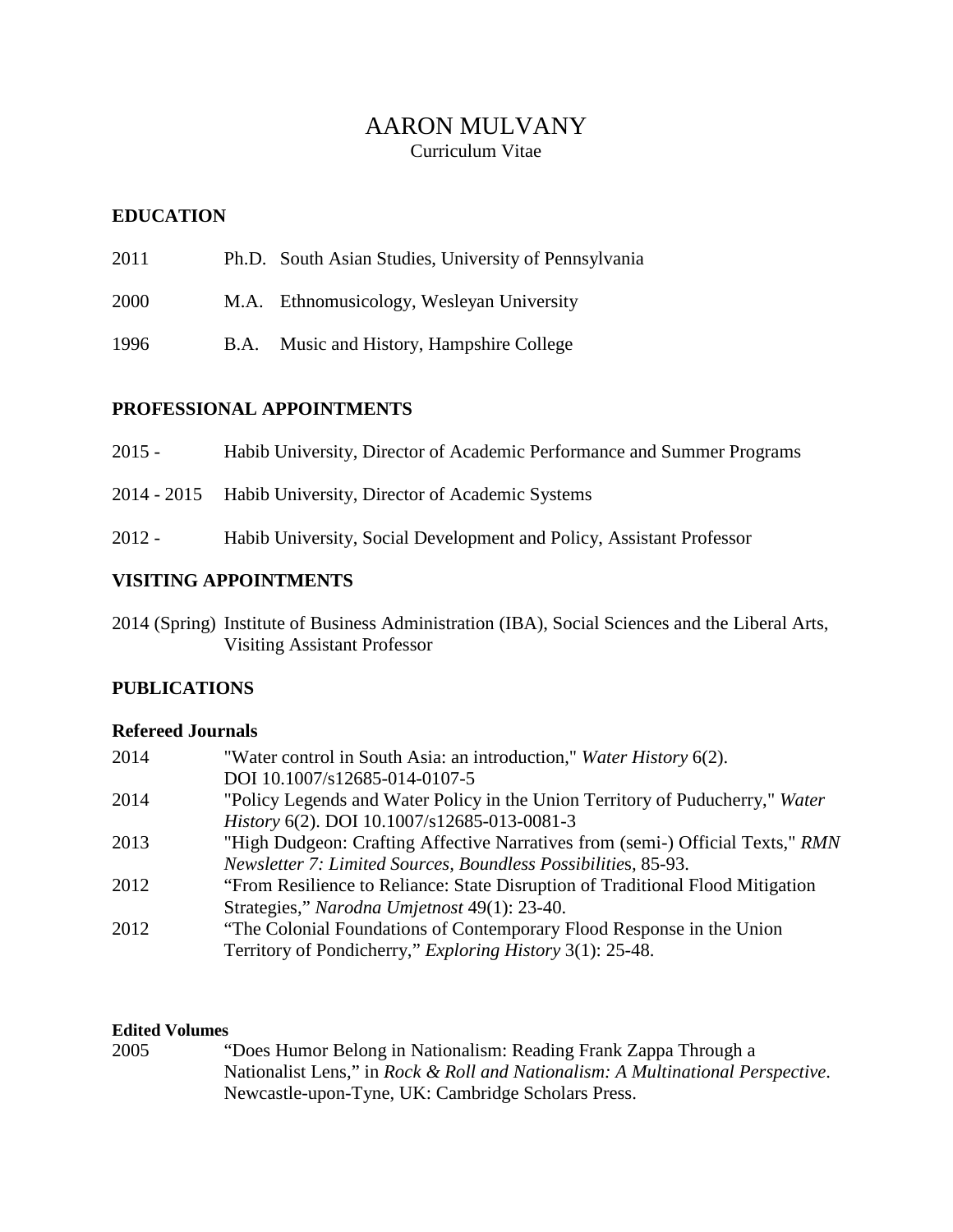#### **Book Reviews**

| 2012 | Tsunami Recovery in Sri Lanka: Ethnic and Regional Dimensions, Dennis B.            |
|------|-------------------------------------------------------------------------------------|
|      | McGilvray and Michelle R. Gamburd (eds.), Journal of Global and International       |
|      | Studies 4(1): 136-138.                                                              |
| 2012 | Economy, Difference, Empire: Social Ethics for Social Justice by Gary Dorrien,      |
|      | The Journal of Global and International Studies 3: 2 (April 2012), pp. 138-140.     |
| 2012 | <i>Music as History in Tail Nadu, by T.K. Venkatasubramanian, Itinerario</i> 36(1): |
|      | 114-116. DOI: http://dx.doi.org/10.1017/S0165115312000435                           |
| 2011 | The Flaming Feet and Other Essays by D.R. Nagaraj, The Journal of Folklore          |
|      | Research Reviews.                                                                   |
| 2011 | Gossip and the Everyday Production of Politics by N. Besnier, Western Folklore      |
|      | 70(3/4).                                                                            |
|      |                                                                                     |

#### **Web-based**

2013 Review of *Everyday Life in South Asia,* Diane P. Mines and Sarah Lamb (eds.), New Asia Books, http://www.newasiabooks.org/review/all-walks-life

### **Articles Accepted for Publication**

Forthcoming "Folklore, History and Lived Experience," *Tārikh*

#### **Manuscripts Under Preparation**

2014 *Flood of Memories: Memory, History, and Water Policy in Southern India*

## **AWARDS AND HONORS**

| 2013 | Shortlisted for International Convention of Asia Scholars     |
|------|---------------------------------------------------------------|
|      | <b>Best Dissertation Prize (ICAS 8)</b>                       |
| 2013 | Habib University Foundation Continuing Research Grant         |
| 2010 | Summer Research Grant, Center for the Advanced Study of India |
| 2010 | Kenneth S. Goldstein Award for Folklore Research              |
|      |                                                               |

### **INVITED TALKS**

2014 "Historically Grounded: the Foundations of Flood Resilience in Modern Pondicherry," IBA, Karachi, Pakistan. 2010 "Habitats not Housing: -etic/-emic distinctions in post-tsunami community rehabilitation," University of Pondicherry, India.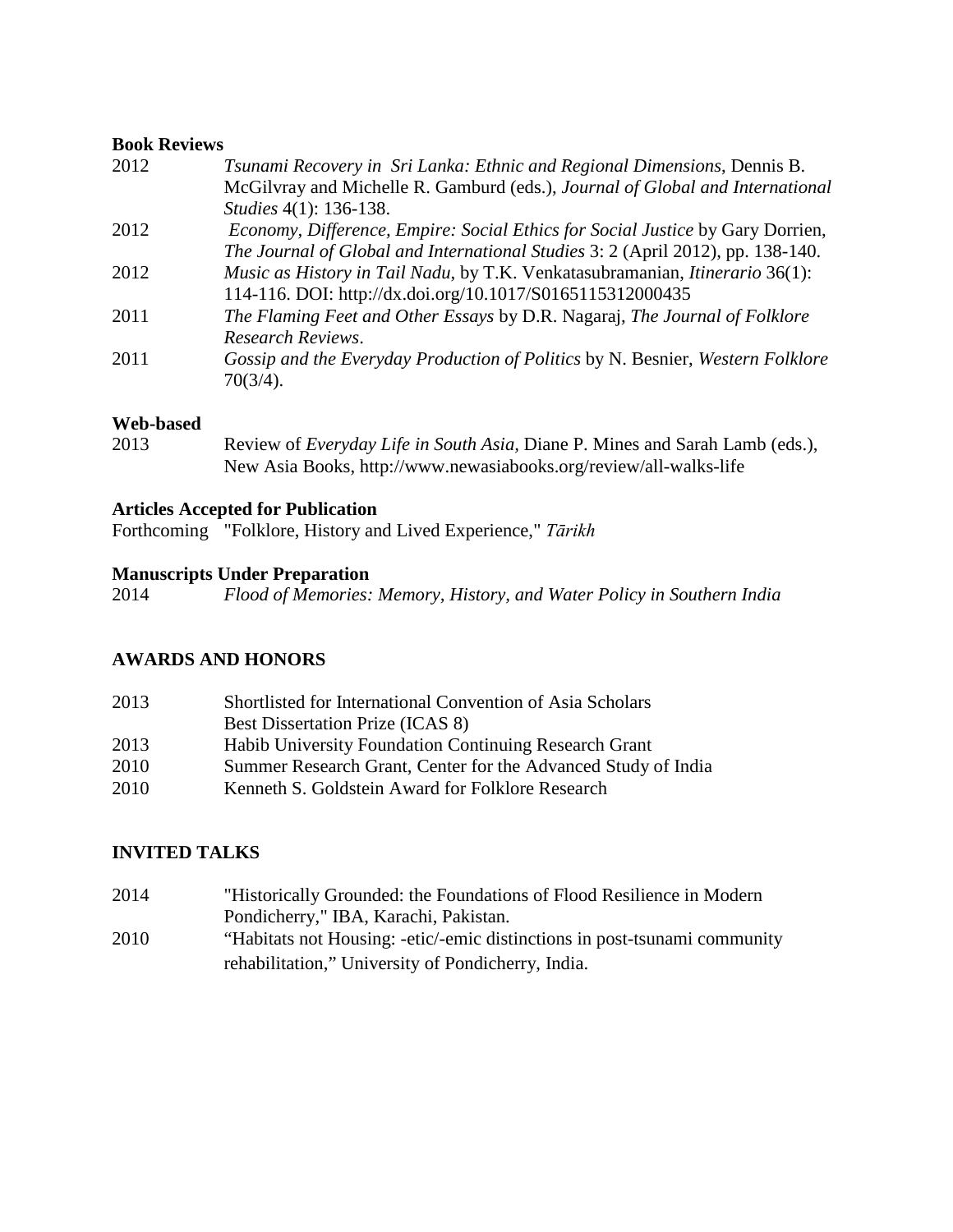# **CONFERENCE ACTIVITY**

# **Chair**

| 2014 | "Present Policy, Absent Policy: Ethnographies of Policy-Making in South Asia," |
|------|--------------------------------------------------------------------------------|
|      | Annual Conference of the American Anthropological Association (Washington,     |
|      | DC), December 4-7.                                                             |
| 2014 | "Colonial Frames and Postcolonial Resistance," 2nd Annual Postcolonial Higher  |
|      | Education Conference (Karachi), October 25.                                    |

# **Moderator/ Discussant**

| 2014 | "Climate Change in the Local Context," First Karachi Climate Change       |
|------|---------------------------------------------------------------------------|
|      | Conference, January 24-25.                                                |
| 2013 | "Universities and Dominant Knowledge," 1st Annual Postcolonial Higher     |
|      | Education Conference (Karachi), October 19.                               |
| 2013 | "Local Communities and the Creation of Public Space," First International |
|      | Karachi Conference, November 1-3.                                         |

# **Papers Presented**

| 2014 | "In Good Faith: Accommodation of Religious Practice at Pakistani HEIs,"          |
|------|----------------------------------------------------------------------------------|
|      | Annual Conference of the American Anthropological Association (Washington,       |
|      | DC), December 4-7.                                                               |
| 2013 | "Government as NGO: PIA in the Union Territory of Puducherry," The Future of     |
|      | NGO Studies Conference (Chicago), November 19-21.                                |
| 2012 | "Them and Us: Language as Frontier in Global Heavy Metal," Annual Conference     |
|      | of the American Anthropological Association (San Francisco), November 13-18.     |
| 2012 | "The Effects of Policy Myths on Flood Mitigation," International Meeting of the  |
|      | Society for the History of Technology (Copenhagen), October 4-7.                 |
| 2012 | "De-colonization/Re-colonization: Changing Regimes in the Indian Post-           |
|      | Colonies," French Colonial Historical Society Meeting (New Orleans), May 30-     |
|      | June 2.                                                                          |
| 2011 | "New Fisher Habitats in Pondicherry: Post-disaster Housing Rehabilitation in the |
|      | Union Territory of Pondicherry," Moynihan Post Disaster Recovery Conference      |
|      | (Syracuse), April 15.                                                            |
| 2010 | "To Moytura We Return: How Contemporary Heavy Metal Proclaimed a Pagan           |
|      | Past," Annual Meeting of American Folklore Society (Nashville), October 13-16.   |
| 2010 | "Flood and Natural Risk Management in les Établissements français de l'Inde:     |
|      | 1699-1828," Water History Conference (Delft, The Netherlands), June 16-19.       |
| 2010 | "and the 'net saw it was good: Digital Publics 1995-2000," American              |
|      | Comparative Literature Association Annual Meeting (New Orleans), April 1-4.      |